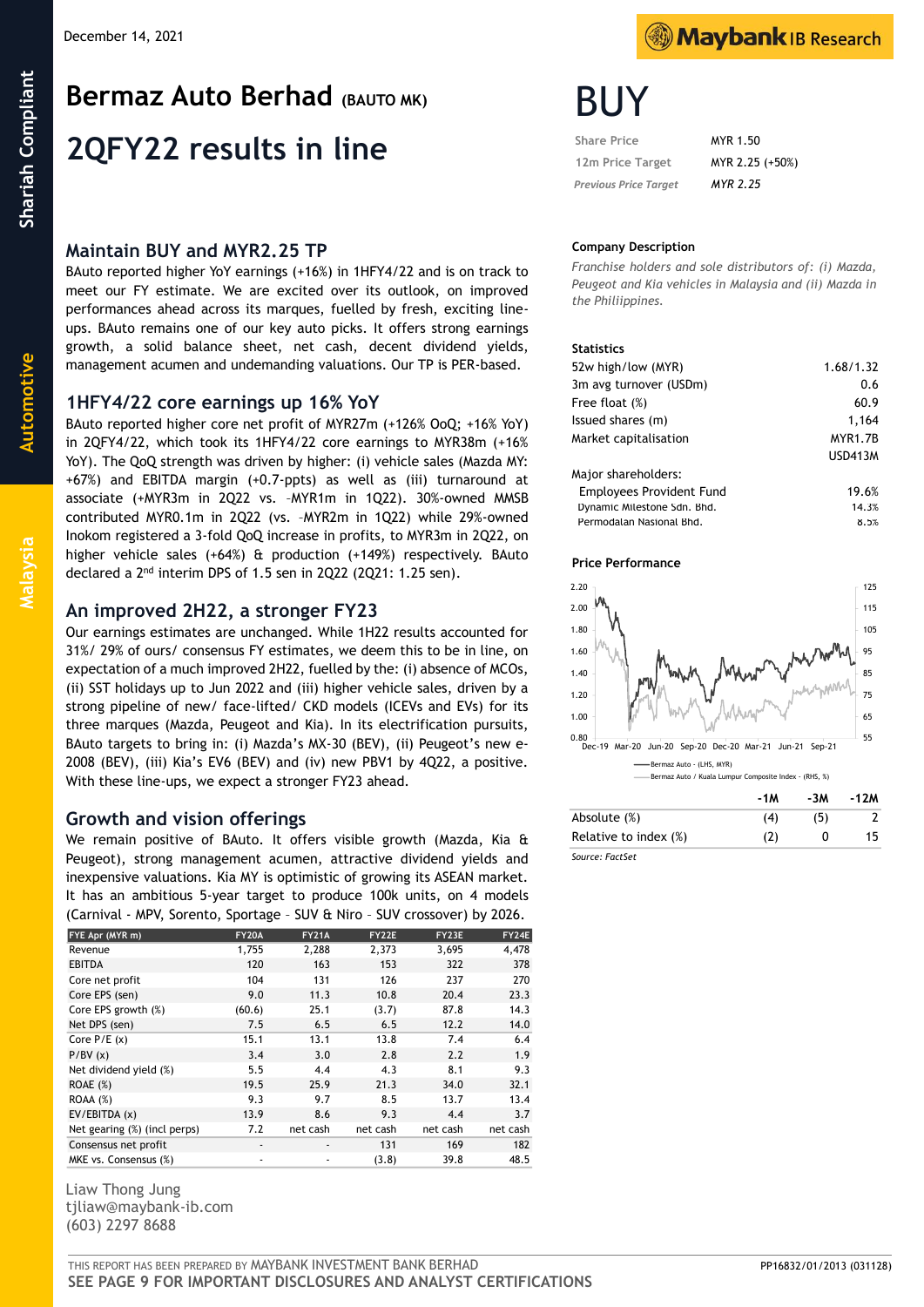|                           |          |          | Quarterly |          |           |        | Cumulative |           |
|---------------------------|----------|----------|-----------|----------|-----------|--------|------------|-----------|
| FY Apr (MYR m)            | 2QFY4/22 | 2QFY4/21 | %YoY      | 1QFY4/22 | %QoQ      | 1H22   | 1H21       | % YoY     |
| Turnover                  | 483.8    | 599.8    | (19.3)    | 320.8    | 50.8      | 804.6  | 1,048.7    | (23.3)    |
| <b>EBITDA</b>             | 34.7     | 34.5     | 0.6       | 20.9     | 66.0      | 55.7   | 55.9       | (0.4)     |
| Interest expense          | (2.4)    | (3.2)    | (26.7)    | (2.8)    | (15.0)    | (5.2)  | (7.3)      | (29.3)    |
| Associates                | 2.9      | 1.8      | 66.6      | (0.9)    | <b>NM</b> | 2.0    | (0.2)      | <b>NM</b> |
| - MMSB (30%)              | 0.1      | (0.3)    | <b>NM</b> | (1.9)    | <b>NM</b> | (1.8)  | (4.0)      | (55.1)    |
| - Inokom (29%)            | 2.8      | 2.0      | 39.4      | 0.9      | >100      | 3.7    | 3.8        | (1.8)     |
| - Peugeot $(20%)$         | 0.0      | 0.0      | <b>NM</b> | 0.1      | <b>NM</b> | 0.1    | 0.0        | <b>NM</b> |
| <b>Exceptional items</b>  | (0.4)    | 2.1      | <b>NM</b> | (1.5)    | (71.8)    | (1.9)  | 1.1        | <b>NM</b> |
| Pre-tax profit            | 33.5     | 33.9     | (1.0)     | 14.5     | >100      | 48.0   | 47.0       | 2.2       |
| Taxation                  | (8.6)    | (9.4)    | (7.9)     | (4.1)    | <b>NM</b> | (12.8) | (13.9)     | (8.1)     |
| Minority interest         | 1.1      | 0.3      | >100      | (0.1)    | <b>NM</b> | 1.0    | 0.9        | 14.1      |
| Net profit                | 26.0     | 24.8     | 5.0       | 10.3     | >100      | 36.3   | 34.0       | 6.7       |
| Core net profit           | 26.5     | 22.7     | 16.4      | 11.7     | >100      | 38.2   | 32.9       | 16.0      |
|                           |          |          |           |          |           |        |            |           |
| EBITDA margin (%)         | 7.2      | 5.8      | 1,4       | 6.5      | 0.7       | 6.9    | 5.3        | 1.6       |
| Tax rate $(\%)$           | 25.7     | 27.6     | (1.9)     | 28.6     | (2.9)     | 26.6   | 29.6       | (3.0)     |
|                           | 2QFY4/22 | 2QFY4/21 | XYoY      | 1QFY4/22 | %QoQ      | 1H22   | 1H21       | % YoY     |
|                           |          |          |           |          |           |        |            |           |
|                           |          |          |           |          |           |        |            |           |
| Revenue                   | 483.8    | 599.8    | (19.3)    | 320.8    | 50.8      | 804.6  | 1,048.7    | (23.3)    |
| - Malaysia                | 449.6    | 558.4    | (19.5)    | 270.6    | 66.2      | 720.3  | 980.1      | (26.5)    |
| - Philippines             | 34.2     | 41.4     | (17.5)    | 50.2     | (31.9)    | 84.4   | 68.6       | 22.9      |
| <b>EBIT</b>               | 33.5     | 33.9     | (1.0)     | 14.5     | >100      | 48.0   | 47.0       | 2.2       |
| - Malaysia                | 31.0     | 32.9     | (5.8)     | 15.5     | >100      | 46.4   | 50.5       | (8.0)     |
| - Philippines             | 1.2      | 2.1      | (43.8)    | 1.1      | 3.6       | 2.3    | 1.9        | 17.0      |
| - Others                  | 1.3      | (1.6)    | <b>NM</b> | 3.1      | (57.1)    | 4.4    | 0.9        | >100      |
|                           |          |          |           |          |           |        |            |           |
| <b>EBIT Margin %</b>      | 6.9      | 5.7      | 1.3       | 4.5      | 2.4       | 6.0    | 4.5        | 1.5       |
| - Malaysia                | 6.9      | 5.9      | 1.0       | 5.7      | 1.2       | 6.4    | 5.2        | 1.3       |
| - Philippines             | 3.4      | 5.0      | (1.6)     | 2.2      | 1.2       | 2.7    | 2.8        | (0.1)     |
| <b>Vehicle Unit Sales</b> | 2QFY4/22 | 2QFY4/21 | %YoY      | 1QFY4/22 | %QoQ      | 1H22   | 1H21       | % YoY     |
| Malaysia                  | 2,699    | 3,520    | (23.3)    | 1,619    | 66.7      | 4,318  | 6,183      | (30.2)    |

## **Fig 1: Bermaz Auto's results summary**

*Source: Company, Maybank Kim Eng*

## **Fig 2: Mazda Malaysa S/B (MMSB)- Results summary (30%-owned)**

|                        | Cumulative<br><b>Ouarterly</b> |          |        |          |      |       |                  |         |
|------------------------|--------------------------------|----------|--------|----------|------|-------|------------------|---------|
| FY Apr (MYR m)         | 2QFY4/22                       | 20FY4/21 | XYoY   | 10FY4/22 | %QoQ | 1H22  | 1H <sub>21</sub> | $%$ YoY |
| Revenue                | 241.7                          | 274.0    | (11.8) | 150.3    | 60.8 | 392.0 | 304.6            | 28.7    |
| <b>PBT</b>             | 1.9                            | (3.1)    | NM     | (9.1)    | NМ   | (7.2) | (25.3)           | (71.7)  |
| PAT (ex-E)             | 1.5                            | (2.4)    | NМ     | (6.9)    | NΜ   | (5.4) | (19.0)           | (71.4)  |
| No. of vehicles (unit) | 2,341                          | 2.449    | (4.4)  | .429     | 63.8 | 3,770 | 2.698            | 39.7    |

*Source: Company, Maybank Kim Eng*

## **Fig 3: Inokom - Results summary (29%-owned)**

|                        | <b>Ouarterly</b> |          |       |          |        | Cumulative        |                  |         |
|------------------------|------------------|----------|-------|----------|--------|-------------------|------------------|---------|
| FY Apr (MYR m)         | 2QFY4/22         | 20FY4/21 | XYoY  | 1QFY4/22 | %QoQ   | 1H <sub>2</sub> 2 | 1H <sub>21</sub> | $%$ YoY |
| Revenue                | 31.8             | 33.1     | (3.9) | 41.5     | (23.3) | 73.3              | 69.4             | 5.5     |
| PBT                    | 11.7             | 9.2      | 26.7  | 7.3      | 60.0   | 19.0              | 16.6             | 14.4    |
| PAT (ex-E)             | 9.6              | 8.9      | 8.8   | 3.3      | >100   | 12.9              | 13.1             | (1.8)   |
| No. of vehicles (unit) | 5,459            | 3,476    | 57.0  | 2.195    | >100   | $^{\prime}$ ,654  | 7.759            | (1.4)   |

*Source: Company, Maybank Kim Eng*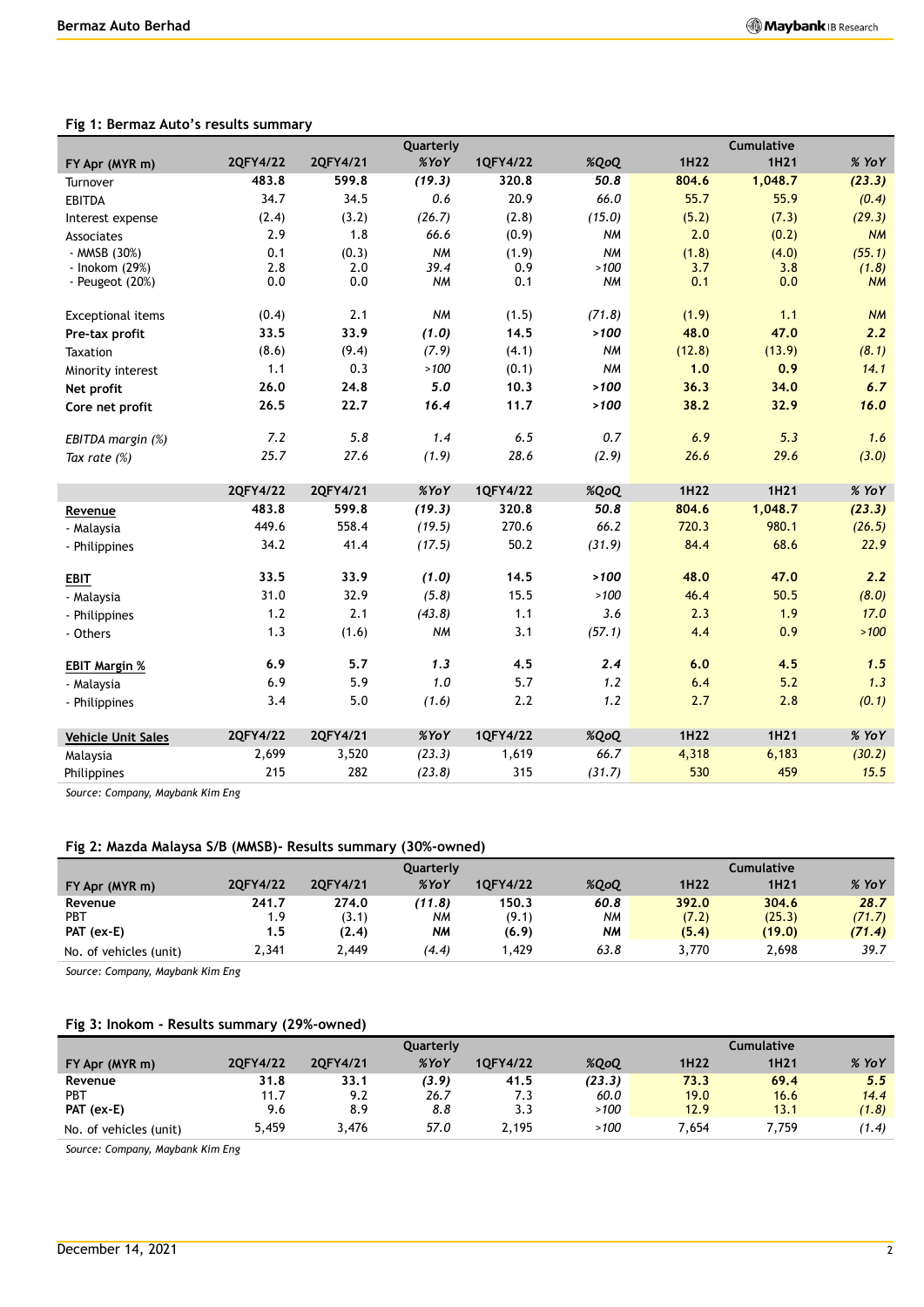|                        | <b>Cumulative</b><br>Quarterly |          |           |          |           |                   |                  |           |
|------------------------|--------------------------------|----------|-----------|----------|-----------|-------------------|------------------|-----------|
| FY Apr (MYR m)         | 2QFY4/22                       | 2QFY4/21 | %YoY      | 1QFY4/22 | %QoQ      | 1H <sub>2</sub> 2 | 1H <sub>21</sub> | $%$ YoY   |
| Revenue                | 33.8                           | 0        | <b>NM</b> | 7.7      | >100      | 41.4              | $\overline{0}$   | <b>NM</b> |
| <b>PBT</b>             | (2.4)                          | 0        | <b>NM</b> | 0.4      | <b>NM</b> | (2.0)             | $\overline{0}$   | <b>NM</b> |
| PAT $(ex-E)$           | (1.8)                          | 0        | <b>NM</b> | 0.3      | <b>NM</b> | (1.5)             | $\mathbf{0}$     | <b>NM</b> |
| No. of vehicles (unit) | 131                            |          | <b>NM</b> | 33       | >100      | 164               | $\mathbf{0}$     | <b>NM</b> |

### **Fig 4: BAASB - Results summary (20%-owned)**

*Source: Company, Maybank Kim Eng*

#### **Fig 5: BAuto's auto stats (unit)**

| FY Apr                                            | 2020  | 2021   | 2022F  | 2023F  | 2024F  |
|---------------------------------------------------|-------|--------|--------|--------|--------|
| Mazda                                             |       |        |        |        |        |
| - MY (100%)                                       | 9,484 | 13,439 | 12,000 | 13,752 | 14,712 |
| $-$ PH (60%)                                      | 2,227 | 1,245  | 1,400  | 2,440  | 2,440  |
| Kia<br>- MY (100%)                                |       |        | 1,000  | 6,000  | 10,000 |
| Peugeot                                           |       |        |        |        |        |
| - MY (55%)                                        |       | $242*$ | 1,000  | 2,800  | 3,500  |
| Note: *20% equity stake from Dec 2021 to Jun 2021 |       |        |        |        |        |

*Source: Company, Maybank Kim Eng*





## **Fig 8: 1-year forward EV/ EBITDA**



*Source: Company, Maybank KE Source: Company, Maybank KE*

*Source: Company, Maybank KE*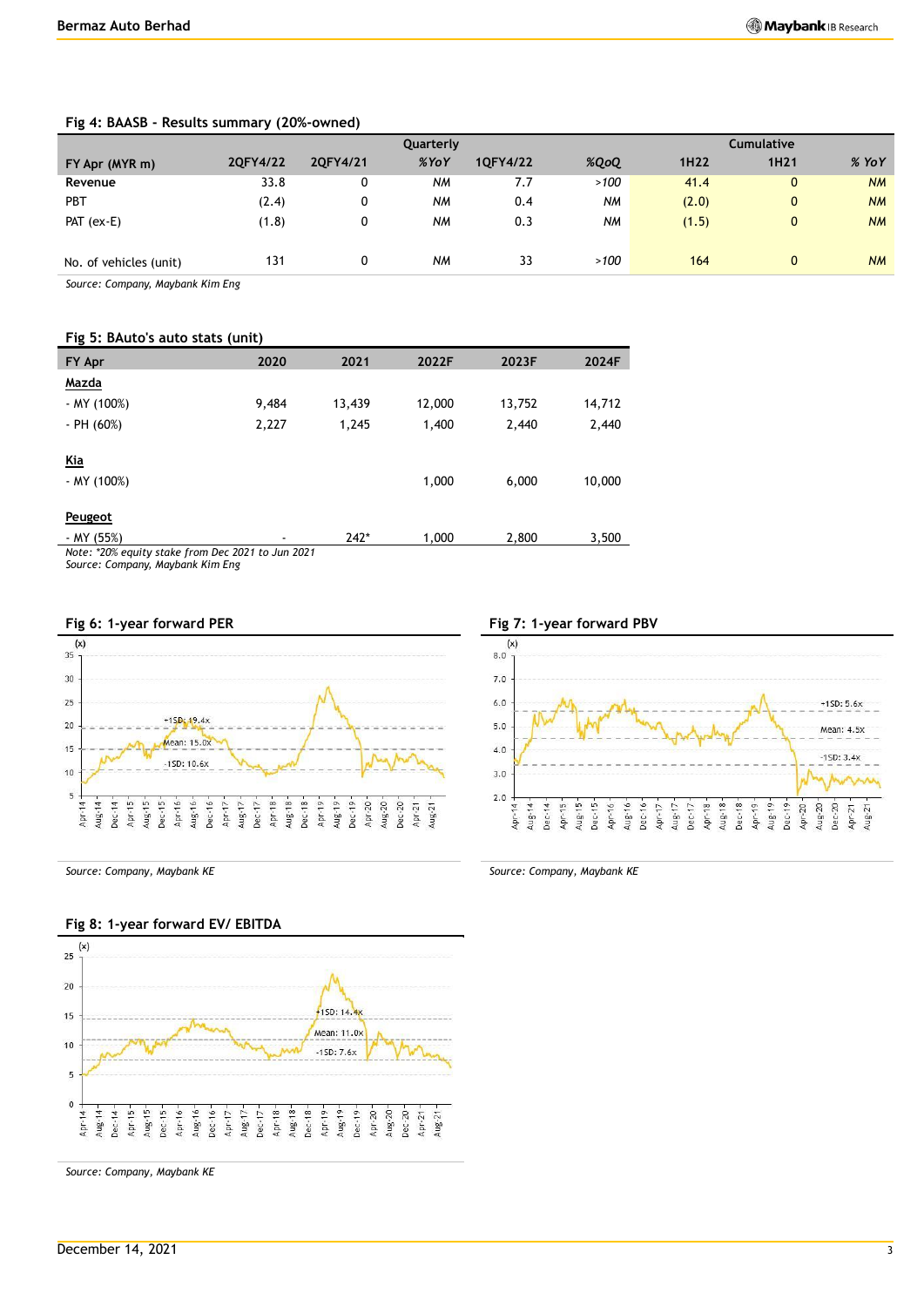

#### **Fig 9: BAuto: Product map**

*Source: Company, Maybank KE*

### **Fig 10: Mazda model lineup**



*Source: Company, Maybank KE*

### **Fig 11: Peugeot model lineup**



*Source: Company, Maybank KE*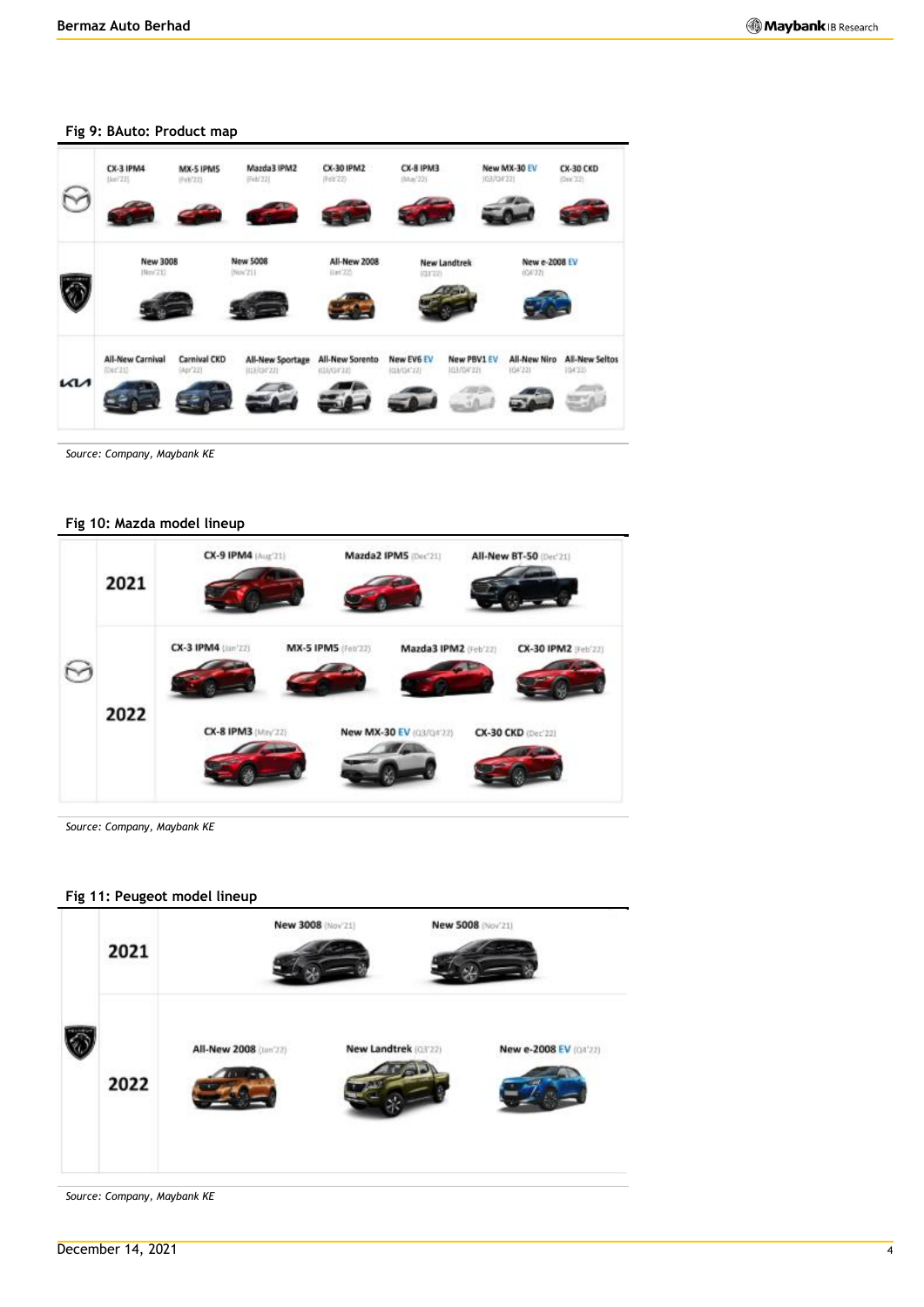## **Fig 12: Kia model lineup**



*Source: Company, Maybank KE*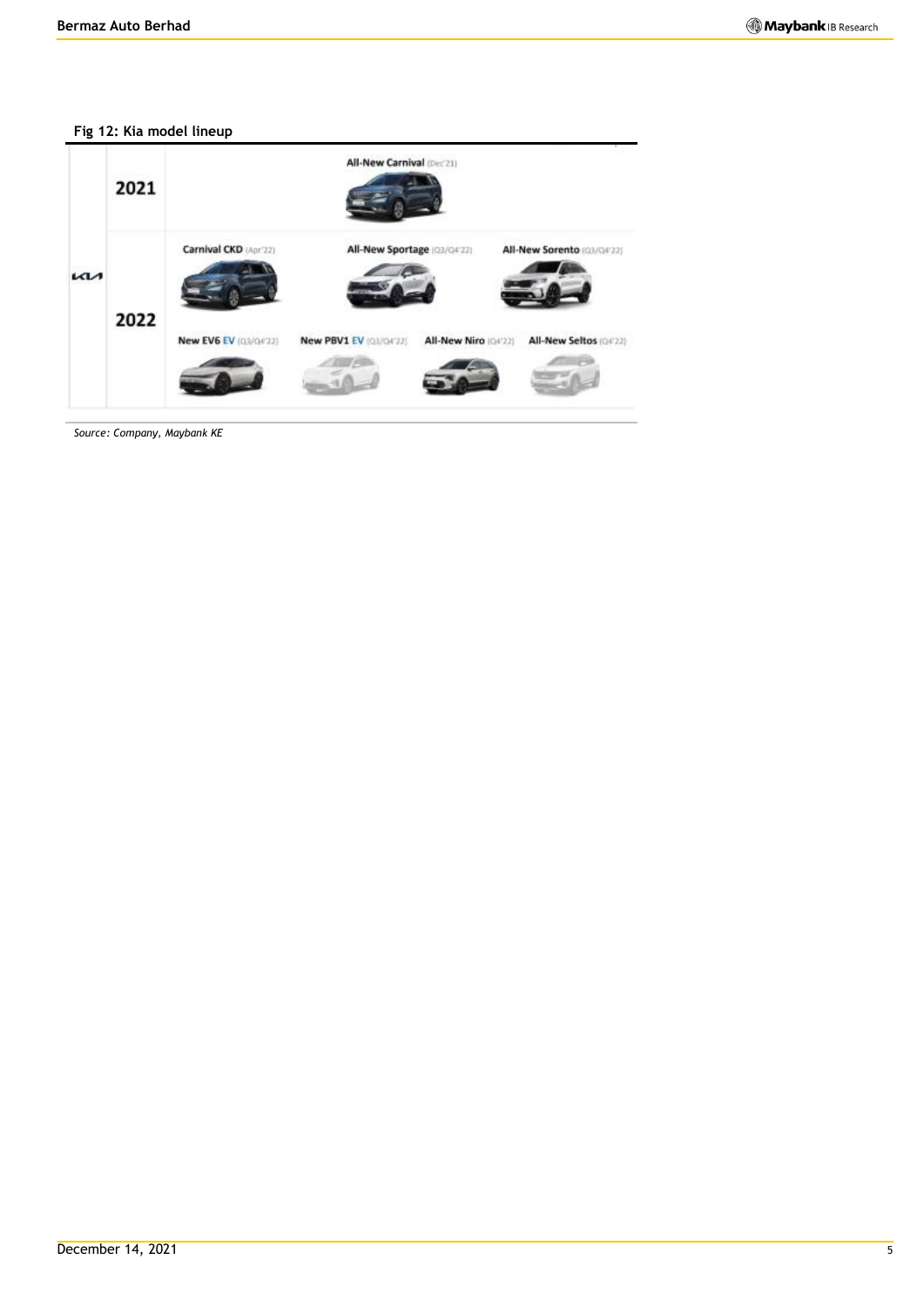| FYE 30 Apr                                                      | <b>FY20A</b>   | <b>FY21A</b>    | <b>FY22E</b>   | FY23E            | FY24E          |
|-----------------------------------------------------------------|----------------|-----------------|----------------|------------------|----------------|
| <b>Key Metrics</b>                                              |                |                 |                |                  |                |
| $P/E$ (reported) $(x)$                                          | 24.0           | 12.1            | 13.8           | 7.4              | 6.4            |
| Core $P/E(x)$<br>P/BV(x)                                        | 15.1<br>3.4    | 13.1<br>3.0     | 13.8<br>2.8    | 7.4<br>2.2       | 6.4<br>1.9     |
| P/NTA(x)                                                        | 3.4            | 3.0             | 2.8            | 2.2              | 1.9            |
| Net dividend yield (%)                                          | 5.5            | 4.4             | 4.3            | 8.1              | 9.3            |
| FCF yield (%)                                                   | nm             | 26.3            | 4.8            | 6.3              | 11.3           |
| EV/EBITDA (x)                                                   | 13.9           | 8.6             | 9.3            | 4.4              | 3.7            |
| EV/EBIT(x)                                                      | 14.4           | 8.9             | 9.6            | 4.5              | 3.7            |
| <b>INCOME STATEMENT (MYR m)</b>                                 |                |                 |                |                  |                |
| Revenue                                                         | 1,755.4        | 2,287.9         | 2,373.3        | 3,695.4          | 4,478.1        |
| <b>EBITDA</b>                                                   | 120.1          | 163.1           | 153.1          | 321.9            | 378.3          |
| Depreciation                                                    | (4.4)          | (4.9)           | (4.9)          | (4.9)            | (4.9)          |
| Amortisation                                                    | 0.0            | 0.0             | 0.0            | 0.0              | 0.0            |
| EBIT                                                            | 115.8          | 158.2           | 148.2          | 317.0            | 373.4          |
| Net interest income /(exp)                                      | (6.7)          | (12.8)          | (19.9)         | (29.6)           | (29.6)         |
| Associates & JV                                                 | 26.5           | 20.5            | 31.6           | 40.0             | 42.5           |
| Exceptionals                                                    | (3.7)          | 3.1             | 0.0            | 0.0              | 0.0            |
| Other pretax income                                             | 0.0            | 0.0             | 0.0            | 0.0              | 0.0            |
| Pretax profit                                                   | 132.0          | 168.9           | 159.8          | 327.3            | 386.2          |
| Income tax<br><b>Minorities</b>                                 | (27.9)         | (40.0)<br>4.9   | (33.6)         | (68.7)<br>(22.0) | (81.1)         |
| Discontinued operations                                         | (3.2)<br>0.0   | 0.0             | (0.3)<br>0.0   | 0.0              | (34.8)<br>0.0  |
| Reported net profit                                             | 100.8          | 133.8           | 126.0          | 236.5            | 270.3          |
| Core net profit                                                 | 104.5          | 130.7           | 126.0          | 236.5            | 270.3          |
| <b>BALANCE SHEET (MYR m)</b>                                    |                |                 |                |                  |                |
| Cash & Short Term Investments                                   | 100.2          | 563.4           | 671.0          | 705.6            | 760.1          |
| Accounts receivable                                             | 107.5          | 148.5           | 154.0          | 239.8            | 290.6          |
| Inventory                                                       | 684.6          | 277.8           | 288.2          | 448.7            | 543.8          |
| Reinsurance assets                                              | 0.0            | 0.0             | 0.0            | 0.0              | 0.0            |
| Property, Plant & Equip (net)                                   | 38.7           | 37.2            | 42.3           | 47.4             | 52.5           |
| Intangible assets                                               | 0.5            | 0.5             | 0.5            | 0.5              | 0.5            |
| Investment in Associates & JVs                                  | 210.4          | 233.3           | 264.9          | 304.9            | 347.4          |
| Other assets                                                    | 146.5          | 141.1           | 141.1          | 141.1            | 141.1          |
| <b>Total assets</b>                                             | 1,288.4        | 1,401.8         | 1,562.0        | 1,888.1          | 2,135.9        |
| ST interest bearing debt                                        | 137.7          | 105.7           | 105.7          | 105.7            | 105.7          |
| Accounts payable                                                | 349.5          | 247.6           | 256.8          | 399.9            | 484.6          |
| Insurance contract liabilities                                  | 0.0            | 0.0             | 0.0            | 0.0              | 0.0            |
| LT interest bearing debt                                        | 0.0<br>280.0   | 99.8<br>337.0   | 200.0<br>337.0 | 200.0<br>337.0   | 200.0<br>337.0 |
| Other liabilities<br><b>Total Liabilities</b>                   | 767.2          | 789.7           | 899.2          | 1,042.2          | 1,126.9        |
| <b>Shareholders Equity</b>                                      | 470.1          | 565.4           | 615.9          | 776.8            | 905.2          |
| Minority Interest                                               | 51.2           | 46.7            | 47.0           | 69.0             | 103.8          |
| Total shareholder equity                                        | 521.2          | 612.1           | 662.8          | 845.8            | 1,009.0        |
| Total liabilities and equity                                    | 1,288.4        | 1,401.8         | 1,562.0        | 1,888.1          | 2,135.9        |
| CASH FLOW (MYR m)                                               |                |                 |                |                  |                |
| Pretax profit                                                   | 132.0          | 168.9           | 159.8          | 327.3            | 386.2          |
| Depreciation & amortisation                                     | 4.4            | 4.9             | 4.9            | 4.9              | 4.9            |
| Adj net interest (income)/exp                                   | 0.0            | 0.0             | 0.0            | 0.0              | 0.0            |
| Change in working capital                                       | (230.5)        | 278.0           | (6.7)          | (103.3)          | (61.1)         |
| Cash taxes paid                                                 | (27.9)         | (40.0)          | (33.6)         | (68.7)           | (81.1)         |
| Other operating cash flow                                       | (25.2)         | 43.2            | (31.6)         | (40.0)           | (42.5)         |
| Cash flow from operations                                       | (147.2)        | 455.0           | 92.9           | 120.2            | 206.4          |
| Capex                                                           | (15.0)         | (3.6)           | (10.0)         | (10.0)           | (10.0)         |
| Free cash flow                                                  | (162.2)        | 451.4           | 82.9           | 110.2            | 196.4          |
| Dividends paid                                                  | (53.8)         | (37.2)          | (75.5)         | (75.6)           | (141.9)        |
| Equity raised / (purchased)                                     | 0.0            | 0.0             | 0.0            | 0.0              | 0.0            |
| Change in Debt                                                  | 137.7          | 67.7            | 100.2          | 0.0              | 0.0            |
| Other invest/financing cash flow<br>Effect of exch rate changes | (141.6)<br>5.0 | (18.8)<br>(1.1) | 0.0<br>0.0     | 0.0<br>0.0       | 0.0<br>0.0     |
| Net cash flow                                                   | (214.9)        | 462.1           | 107.6          | 34.6             | 54.5           |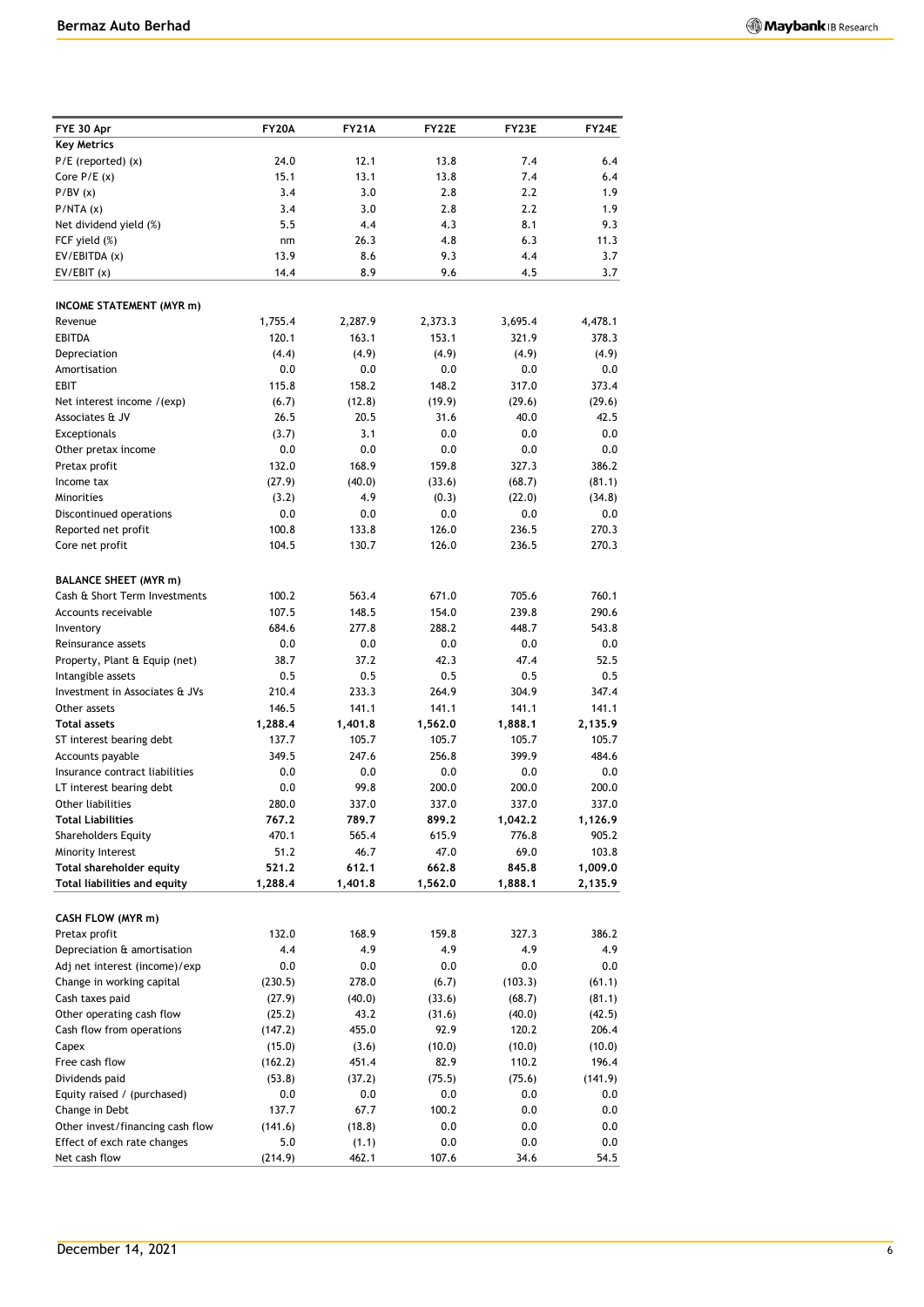| FYE 30 Apr                    | <b>FY20A</b> | <b>FY21A</b> | <b>FY22E</b> | FY23E        | FY24E        |
|-------------------------------|--------------|--------------|--------------|--------------|--------------|
| <b>Key Ratios</b>             |              |              |              |              |              |
| Growth ratios (%)             |              |              |              |              |              |
| Revenue growth                | (30.3)       | 30.3         | 3.7          | 55.7         | 21.2         |
| EBITDA growth                 | (59.4)       | 35.7         | (6.1)        | 110.3        | 17.5         |
| EBIT growth                   | (60.4)       | 36.6         | (6.3)        | 113.9        | 17.8         |
| Pretax growth                 | (61.2)       | 28.0         | (5.4)        | 104.8        | 18.0         |
| Reported net profit growth    | (61.8)       | 32.7         | (5.9)        | 87.8         | 14.3         |
| Core net profit growth        | (60.6)       | 25.1         | (3.7)        | 87.8         | 14.3         |
| Profitability ratios (%)      |              |              |              |              |              |
| <b>EBITDA</b> margin          | 6.8          | 7.1          | 6.5          | 8.7          | 8.4          |
| <b>EBIT</b> margin            | 6.6          | 6.9          | 6.2          | 8.6          | 8.3          |
| Pretax profit margin          | 7.5          | 7.4          | 6.7          | 8.9          | 8.6          |
| Payout ratio                  | 85.8         | 56.4         | 60.0         | 60.0         | 60.0         |
|                               |              |              |              |              |              |
| DuPont analysis               | 5.7          | 5.8          | 5.3          | 6.4          | 6.0          |
| Net profit margin (%)         |              |              |              |              |              |
| Revenue/Assets (x)            | 1.4<br>2.7   | 1.6<br>2.5   | 1.5<br>2.5   | 2.0<br>2.4   | 2.1<br>2.4   |
| Assets/Equity (x)             |              |              |              |              |              |
| ROAE (%)<br>ROAA (%)          | 19.5<br>9.3  | 25.9<br>9.7  | 21.3<br>8.5  | 34.0<br>13.7 | 32.1<br>13.4 |
|                               |              |              |              |              |              |
| Liquidity & Efficiency        |              |              |              |              |              |
| Cash conversion cycle         | 75.0         | 53.1         | 28.4         | 23.8         | 26.5         |
| Days receivable outstanding   | 21.1         | 20.1         | 22.9         | 19.2         | 21.3         |
| Days inventory outstanding    | 116.2        | 86.9         | 50.4         | 42.5         | 47.2         |
| Days payables outstanding     | 62.2         | 53.9         | 44.9         | 37.9         | 42.1         |
| Dividend cover (x)            | 1.2          | 1.8          | 1.7          | 1.7          | 1.7          |
| Current ratio $(x)$           | 1.6          | 2.2          | 2.4          | 2.3          | 2.3          |
| Leverage & Expense Analysis   |              |              |              |              |              |
| Asset/Liability (x)           | 1.7          | 1.8          | 1.7          | 1.8          | 1.9          |
| Net gearing (%) (incl perps)  | 7.2          | net cash     | net cash     | net cash     | net cash     |
| Net gearing (%) (excl. perps) | 7.2          | net cash     | net cash     | net cash     | net cash     |
| Net interest cover (x)        | 17.4         | 12.3         | 7.4          | 10.7         | 12.6         |
| Debt/EBITDA (x)               | 1.1          | 1.3          | 2.0          | 0.9          | 0.8          |
| Capex/revenue (%)             | 0.9          | 0.2          | 0.4          | 0.3          | 0.2          |
| Net debt/ (net cash)          | 37.5         | (357.9)      | (365.3)      | (400.0)      | (454.5)      |

*Source: Company; Maybank*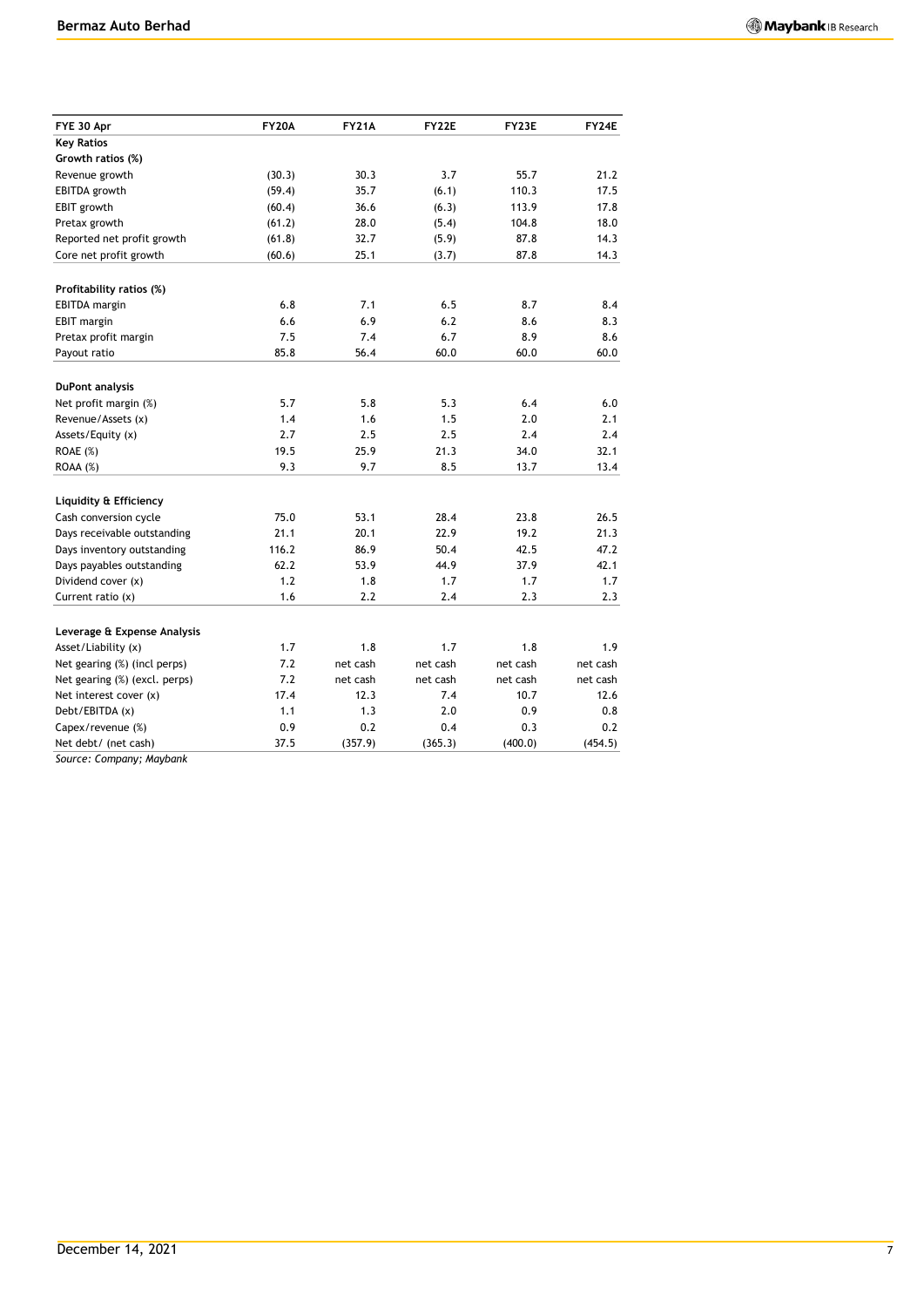# **Research Offices**

#### **ECONOMICS**

**Suhaimi ILIAS** Chief Economist Malaysia | Philippines | Global (603) 2297 8682 suhaimi\_ilias@maybank-ib.com

**CHUA Hak Bin** nal Thematic Macroeconomist (65) 6231 5830 chuahb@maybank.com

**LEE Ju Ye**<br>Singapore | Thailand | Indonesia<br>(65) 6231 5844 leejuye@maybank.com

**Dr Zamros DZULKAFLI**  (603) 2082 6818 zamros.d@maybank-ib.com

#### **FX**

**Saktiandi SUPAAT** Head of FX Research (65) 6320 1379 saktiandi@maybank.com.sg

**Christopher WONG** (65) 6320 1347 wongkl@maybank.com.sg

**TAN Yanxi** (65) 6320 1378 tanyx@maybank.com.sg

**Fiona LIM** (65) 6320 1374 fionalim@maybank.com.sg

#### **STRATEGY**

**Anand PATHMAKANTHAN** ASEAN (603) 2297 8783 anand.pathmakanthan@maybank-ib.com

#### **FIXED INCOME**

**Winson PHOON, ACA** (65) 6340 1079 winsonphoon@maybank.com

**SE THO Mun Yi** (603) 2074 7606 munyi.st@maybank-ib.com **REGIONAL EQUITIES**

**Anand PATHMAKANTHAN** Head of Regional Equity Research (603) 2297 8783 anand.pathmakanthan@maybank-ib.com

**WONG Chew Hann, CA** Head of ASEAN Equity Research (603) 2297 8686 zz<sub>27</sub> cooo<br>wh@maybank-ib.com

**ONG Seng Yeow** Technology & Innovation (65) 6231 5839 ongsengyeow@maybank.com

#### **MALAYSIA**

**Anand PATHMAKANTHAN** *Head of Research* (603) 2297 8783 anand.pathmakanthan@maybank-ib.com • Strategy

**WONG Chew Hann, CA** (603) 2297 8686 wchewh@maybank-ib.com • Non-Bank Financials (stock exchange) • Construction & Infrastructure

**Desmond CH'NG, BFP, FCA** (603) 2297 8680 desmond.chng@maybank-ib.com • Banking & Finance

**LIAW Thong Jung** (603) 2297 8688 tjliaw@maybank-ib.com • Oil & Gas Services- Regional • Automotive

**ONG Chee Ting, CA** (603) 2297 8678 ct.ong@maybank-ib.com • Plantations - Regional

**YIN Shao Yang, CPA** (603) 2297 8916 samuel.y@maybank-ib.com • Gaming – Regional • Media • Aviation • Non-Bank Financials

**TAN Chi Wei, CFA** (603) 2297 8690 chiwei.t@maybank-ib.com • Power • Telcos

**WONG Wei Sum, CFA** (603) 2297 8679 weisum@maybank-ib.com • Property • Glove

**Jade TAM** (603) 2297 8687 jade.tam@maybank-ib.com • Consumer Staples & Discretionary

**Fahmi FARID** (603) 2297 8676 fahmi.farid@maybank-ib.com • Software

**Syifaa' Nur FARAH** (603) 2297 8675 nurfarahsyifaa.mohamadfuad@maybank-ib.com • Construction • Renewable Energy • REITs

**Arvind JAYARATNAM** (603) 2297 8692 arvind.jayaratnam@maybank.com • Ports • Shipping • Petrochemicals • Technology

**Shafiq KADIR** (603) 2297 8691 msshafiqk.abkadir@maybank-ib.com • Healthcare

**TEE Sze Chiah** *Head of Retail Research* (603) 2082 6858 szechiah.t@maybank-ib.com

**Nik Ihsan RAJA ABDULLAH, MSTA, CFTe** (603) 2297 8694 nikmohdihsan.ra@maybank-ib.com • Chartist

**Amirah AZMI** (603) 2082 8769 amirah.azmi@maybank-ib.com • Retail Research

#### **SINGAPORE**

**Thilan WICKRAMASINGHE** *Head of Research* (65) 6231 5840 thilanw@maybank.com • Banking & Finance - Regional • Consumer

**CHUA Su Tye**  (65) 6231 5842 chuasutye@maybank.com • REITs - Regional

**LAI Gene Lih, CFA** (65) 6231 5832 laigenelih@maybank.com • Technology • Healthcare

**Kareen CHAN** (65) 6231 5926 kareenchan@maybank.com • Transport • Telcos • Consumer

**Eric ONG** (65) 6231 5924 ericong@maybank.com • SMIDs

**Matthew SHIM** (65) 6231 5929 matthewshim@maybank.com • REITs

**PHILIPPINES Jacqui de JESUS** *Head of Research* (63) 2 8849 8840 jacqui.dejesus@maybank.com • Strategy • Conglomerates

**Rachelleen RODRIGUEZ, CFA** (63) 2 8849 8843 rachelleen.rodriguez@maybank.com • Banking & Finance • Transport • Telcos

**Daphne SZE** (63) 2 8849 8847 daphne.sze@maybank.com • Consumer

**Miguel SEVIDAL** (63) 2 8849 8844 miguel.sevidal@maybank.com • REITs • Property

**Fiorenzo de JESUS** (63) 2 8849 8846 fiorenzo.dejesus@maybank.com • Utilities

#### **VIETNAM**

**Quan Trong Thanh** *Head of Research* (84 28) 44 555 888 ext 8184 thanh.quan@maybank.com • Banks

**Hoang Huy, CFA** (84 28) 44 555 888 ext 8181 hoanghuy@maybank.com • Strategy • Technology • Industrials

**Le Nguyen Nhat Chuyen** (84 28) 44 555 888 ext 8082 chuyen.le@maybank.com • Oil & Gas • Logistics

**Nguyen Thi Sony Tra Mi** (84 28) 44 555 888 ext 8084 trami.nguyen@maybank.com • Consumer

**Tyler Manh Dung Nguyen** (84 28) 44 555 888 ext 8085 manhdung.nguyen@maybank.com • Utilities • Property

**Nguyen Thi Ngan Tuyen** *Head of Retail Research* (84 28) 44 555 888 ext 8081 tuyen.nguyen@maybank.com • Retail Research

**Nguyen Thanh Lam** (84 28) 44 555 888 ext 8086 thanhlam.nguyen@maybank.com • Technical Analysis

#### **INDIA**

**Jigar SHAH** *Head of Research* (91) 22 4223 2632 jigars@maybank.com • Strategy • Oil & Gas • Automobile • Cement

**Neerav DALAL** (91) 22 4223 2606 neerav@maybank.com • Software Technology • Telcos

**Vikram RAMALINGAM** (91) 22 4223 2607 vikram@maybank.com • Automobile • Media

#### **INDONESIA**

**Rahmi MARINA** (62) 21 8066 8689 rahmi.marina@maybank.com • Banking & Finance

**Willy GOUTAMA** (62) 21 8066 8500 willy.goutama@maybank.com • Consumer

**Farah OKTAVIANI** (62) 21 8066 8691 farah.oktaviani@maybank.com • Construction

#### **THAILAND**

**Maria LAPIZ** *Head of Institutional Research* Dir (66) 2257 0250 | (66) 2658 6300 ext 1399 Maria.L@maybank-ke.co.th • Strategy • Consumer • Materials • Services

**Jesada TECHAHUSDIN, CFA** (66) 2658 6300 ext 1395 jesada.t@maybank-ke.co.th • Banking & Finance

**Kaushal LADHA, CFA, CESGA** (66) 2658 6300 ext 1392 Kaushal.l@maybank-ke.co.th • Oil & Gas – Regional • Petrochemicals - Regional • Utilities

**Vanida GEISLER, CPA** (66) 2658 6300 ext 1394 Vanida.G@maybank-ke.co.th • Property • RFITs

**Yuwanee PROMMAPORN** (66) 2658 6300 ext 1393 Yuwanee.P@maybank-ke.co.th • Services • Healthcare

**Ekachai TARAPORNTIP** *Head of Retail Research* (66) 2658 5000 ext 1530 Ekachai.t@maybank-ke.co.th

**Surachai PRAMUALCHAROENKIT**  (66) 2658 5000 ext 1470 Surachai.p@maybank-ke.co.th • Auto • Conmat • Contractor • Steel

**Suttatip PEERASUB** (66) 2658 5000 ext 1430 suttatip.p@maybank-ke.co.th • Food & Beverage • Commerce

**Jaroonpan WATTANAWONG** (66) 2658 5000 ext 1404 jaroonpan.w@maybank-ke.co.th • Transportation • Small cap

**Thanatphat SUKSRICHAVALIT** (66) 2658 5000 ext 1401 thanaphat.s@maybank-ke.co.th • Media • Electronics

**Wijit ARAYAPISIT** (66) 2658 5000 ext 1450 wijit.a@maybank-ke.co.th • Strategist

**Theerasate PROMPONG** (66) 2658 5000 ext 1400 theerasate.p@maybank-ke.co.th • Equity Portfolio Strategist

**Apiwat TAVESIRIVATE** (66) 2658 5000 ext 1310 apiwat.t@maybank-ke.co.th • Chartist and TFEX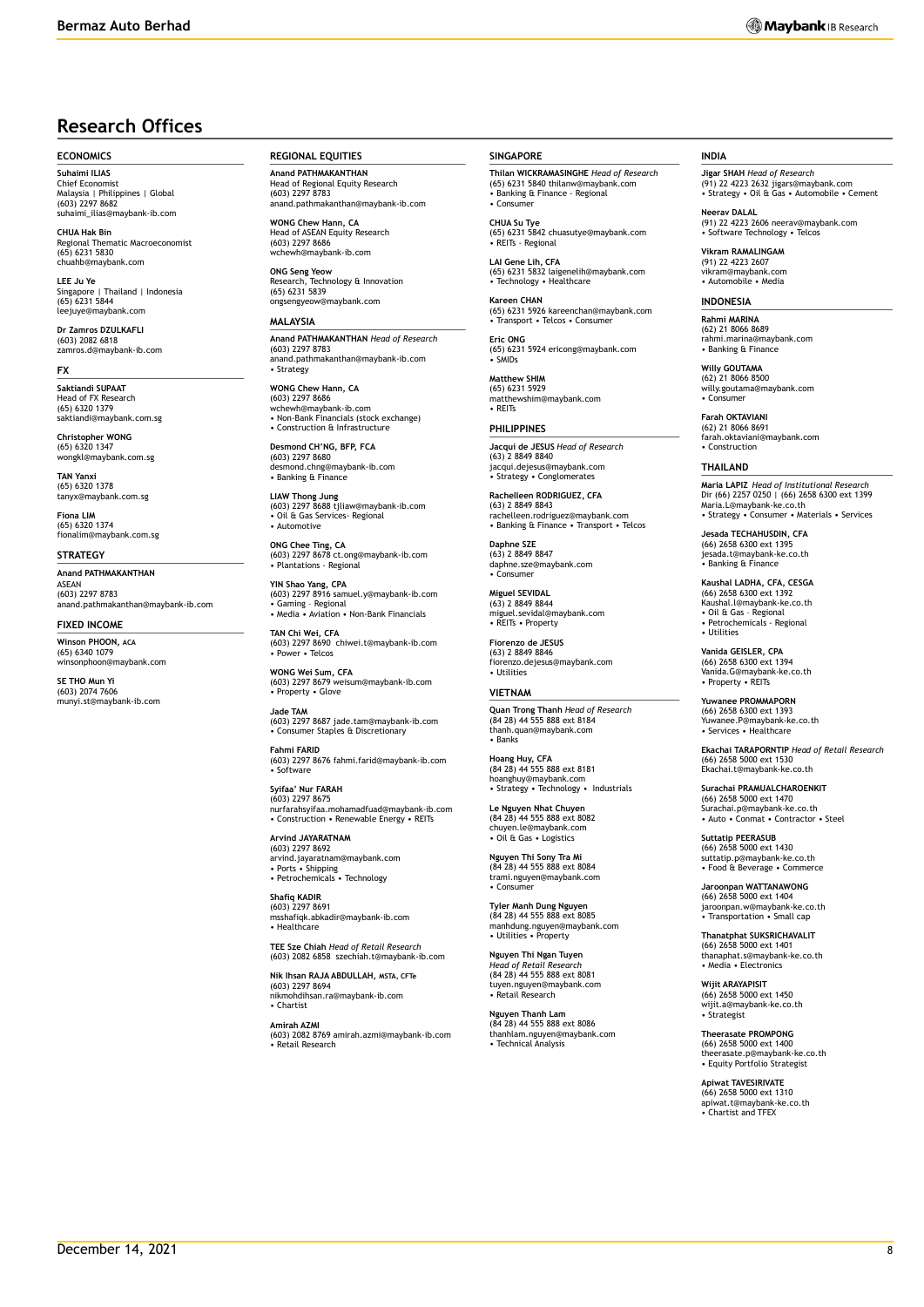#### **APPENDIX I: TERMS FOR PROVISION OF REPORT, DISCLAIMERS AND DISCLOSURES**

#### **DISCLAIMERS**

This research report is prepared for general circulation and for information purposes only and under no circumstances should it be considered or intended as an offer to sell or a solicitation of an offer to buy the securities referred to herein. Investors should note that values of such securities, if any, may fluctuate and that each security's price or value may rise or fall. Opinions or recommendations contained herein are in form of technical ratings and fundamental ratings. Technical ratings may differ from fundamental ratings as technical valuations apply different methodologies and are purely based on price and volume-related information extracted from the relevant jurisdiction's stock exchange in the equity analysis. Accordingly, investors' returns may be less than the original sum invested. Past performance is not necessarily a guide to future performance. This report is not intended to provide personal investment advice and does not take into account the specific investment objectives, the financial situation and the particular needs of persons who may receive or read this report. Investors should therefore seek financial, legal and other advice regarding the appropriateness of investing in any securities or the investment strategies discussed or recommended in this report.

The information contained herein has been obtained from sources believed to be reliable but such sources have not been independently verified by Maybank Investment Bank Berhad, its subsidiary and affiliates (collectively, "MKE") and consequently no representation is made as to the accuracy or completeness of this report by MKE and it should not be relied upon as such. Accordingly, MKE and its officers, directors, associates, connected parties and/or employees (collectively, "Representatives") shall not be liable for any direct, indirect or consequential losses or damages that may arise from the use or reliance of this report. Any information, opinions or recommendations contained herein are subject to change at any time, without prior notice.

This report may contain forward looking statements which are often but not always identified by the use of words such as "anticipate", "believe", "estimate", "intend", "plan", "expect", "forecast", "predict" and "project" and statements that an event or result "may", "will", "can", "should", "could" or "might" occur or be achieved and other similar expressions. Such forward looking statements are based on assumptions made and information currently available to us and are subject to certain risks and uncertainties that could cause the actual results to differ materially from those expressed in any forward looking statements. Readers are cautioned not to place undue relevance on these forward-looking statements. MKE expressly disclaims any obligation to update or revise any such forward looking statements to reflect new information, events or circumstances after the date of this publication or to reflect the occurrence of unanticipated events.

MKE and its officers, directors and employees, including persons involved in the preparation or issuance of this report, may, to the extent permitted by law, from time to time participate or invest in financing transactions with the issuer(s) of the securities mentioned in this report, perform services for or solicit business from such issuers, and/or have a position or holding, or other material interest, or effect transactions, in such securities or options thereon, or other investments related thereto. In addition, it may make markets in the securities mentioned in the material presented in this report. One or more directors, officers and/or employees of MKE may be a director of the issuers of the securities mentioned in this report to the extent permitted by law.

This report is prepared for the use of MKE's clients and may not be reproduced, altered in any way, transmitted to, copied or distributed to any other party in whole or in part in any form or manner without the prior express written consent of MKE and MKE and its Representatives accepts no liability whatsoever for the actions of third parties in this respect.

This report is not directed to or intended for distribution to or use by any person or entity who is a citizen or resident of or located in any locality, state, country or other jurisdiction where such distribution, publication, availability or use would be contrary to law or regulation. This report is for distribution only under such circumstances as may be permitted by applicable law. The securities described herein may not be eligible for sale in all jurisdictions or to certain categories of investors. With out prejudice to the foregoing, the reader is to note that additional disclaimers, warnings or qualifications may apply based on geographical location of the person or entity receiving this report.

#### **Malaysia**

Opinions or recommendations contained herein are in the form of technical ratings and fundamental ratings. Technical ratings may differ from fundamental ratings as technical valuations apply different methodologies and are purely based on price and volume-related information extracted from Bursa Malaysia Securities Berhad in the equity analysis.

#### **Singapore**

This report has been produced as of the date hereof and the information herein may be subject to change. Maybank Kim Eng Research Pte. Ltd. ("Maybank KERPL") in Singapore has no obligation to update such information for any recipient. For distribution in Singapore, recipients of this report are to contact Maybank KERPL in Singapore in respect of any matters arising from, or in connection with, this report. If the recipient of this report is not an accredited investor, expert investor or institutional investor (as defined under Section 4A of the Singapore Securities and Futures Act), Maybank KERPL shall be legally liable for the contents of this report, with such liability being limited to the extent (if any) as permitted by law.

#### **Thailand**

Except as specifically permitted, no part of this presentation may be reproduced or distributed in any manner without the prior written permission of Maybank Securities (Thailand) Public Company Limited. Maybank Securities (Thailand) Public Company Limited ("MBST") accepts no liability whatsoever for the actions of third parties in this respect.

Due to different characteristics, objectives and strategies of institutional and retail investors, the research products of MBST Institutional and Retail Research departments may differ in either recommendation or target price, or both. MBST reserves the rights to disseminate MBST Retail Research reports to institutional investors who have requested to receive it. If you are an authorised recipient, you hereby tacitly acknowledge that the research reports from MBST Retail Research are first produced in Thai and there is a time lag in the release of the translated English version.

The disclosure of the survey result of the Thai Institute of Directors Association ("IOD") regarding corporate governance is made pursuant to the policy of the Office of the Securities and Exchange Commission. The survey of the IOD is based on the information of a company listed on the Stock Exchange of Thailand and the market for Alternative Investment disclosed to the public and able to be accessed by a general public investor. The result, therefore, is from the perspective of a third party. It is not an evaluation of operation and is not based on inside information. The survey result is as of the date appearing in the Corporate Governance Report of Thai Listed Companies. As a result, the survey may be changed after that date. MBST does not confirm nor certify the accuracy of such survey result.

The disclosure of the Anti-Corruption Progress Indicators of a listed company on the Stock Exchange of Thailand, which is assessed by Thaipat Institute, is made in order to comply with the policy and sustainable development plan for the listed companies of the Office of the Securities and Exchange Commission. Tha ipat Institute made this assessment based on the information received from the listed company, as stipulated in the form for the assessment of Anti-corruption which refers to the Annual Registration Statement (Form 56-1), Annual Report (Form 56-2), or other relevant documents or reports of such listed company. The assessment result is therefore made from the perspective of Thaipat Institute that is a third party. It is not an assessment of operation and is not based on any inside information. Since this assessment is only the assessment result as of the date appearing in the assessment result, it may be changed after that date or when there is any change to the relevant information. Nevertheless, MBKET does not confirm, verify, or certify the accuracy and completeness of the assessment result.

#### **US**

This third-party research report is distributed in the United States ("US") to Major US Institutional Investors (as defined in Rule 15a-6 under the Securities Exchange Act of 1934, as amended) only by Maybank Kim Eng Securities USA Inc ("Maybank KESUSA"), a broker-dealer registered in the US (registered under Section 15 of the Securities Exchange Act of 1934, as amended). All responsibility for the distribution of this report by Maybank KESUSA in the US shall be borne by Maybank KESUSA. This report is not directed at you if MKE is prohibited or restricted by any legislation or regulation in any jurisdiction from making it available to you. You should satisfy yourself before reading it that Maybank KESUSA is permitted to provide research material concerning investments to you under relevant legislation and regulations. All U.S. persons receiving and/or accessing this report and wishing to effect transactions in any security mentioned within must do so with: Maybank Kim Eng Securities USA Inc. 400 Park Avenue, 11th Floor, New York, New York 10022, 1-(212) 688-8886 and not with, the issuer of this report.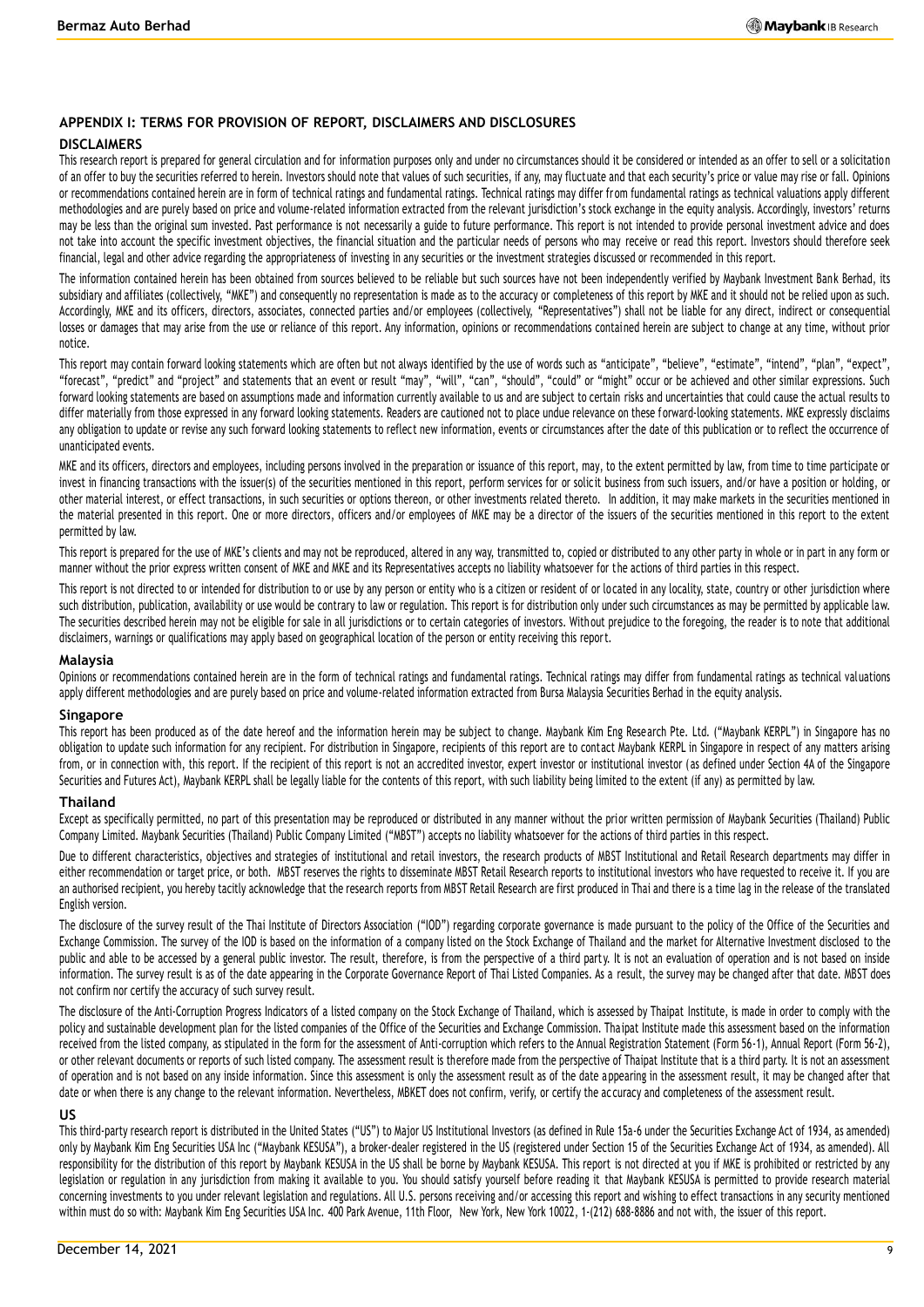#### **UK**

This document is being distributed by Maybank Kim Eng Securities (London) Ltd ("Maybank KESL") which is authorized and regulated, by the Financial Conduct Authority and is for Informational Purposes only. This document is not intended for distribution to anyone defined as a Retail Client under the Financial Services and Markets Act 2000 within the UK. Any inclusion of a third party link is for the recipients convenience only, and that the firm does not take any responsibility for its comments or accuracy, and that access to such links is at the individuals own risk. Nothing in this report should be considered as constituting legal, accounting or tax advice, and that for accurate guidance recipients should consult with their own independent tax advisers.

### **DISCLOSURES**

#### **Legal Entities Disclosures**

**Malaysia:** This report is issued and distributed in Malaysia by Maybank Investment Bank Berhad (15938- H) which is a Participating Organization of Bursa Malaysia Berhad and a holder of Capital Markets and Services License issued by the Securities Commission in Malaysia. **Singapore:** This report is distributed in Singapore by Maybank KERPL (Co. Reg No 198700034E) which is regulated by the Monetary Authority of Singapore. **Indonesia:** PT Maybank Kim Eng Securities ("PTMKES") (Reg. No. KEP-251/PM/1992) is a member of the Indonesia Stock Exchange and is regulated by the Financial Services Authority (Indonesia). **Thailand:** MBST (Reg. No.0107545000314) is a member of the Stock Exchange of Thailand and is regulated by the Ministry of Finance and the Securities and Exchange Commission. **Philippines:** Maybank ATRKES (Reg. No.01-2004-00019) is a member of the Philippines Stock Exchange and is regulated by the Securities and Exchange Commission. **Vietnam:** Maybank Kim Eng Securities Limited (License Number: 117/GP-UBCK) is licensed under the State Securities Commission of Vietnam. **Hong Kong:** KESHK (Central Entity No AAD284) is regulated by the Securities and Futures Commission. **India:** Kim Eng Securities India Private Limited ("KESI") is a participant of the National Stock Exchange of India Limited and the Bombay Stock Exchange and is regulated by Securities and Exchange Board of India ("SEBI") (Reg. No. INZ000010538). KESI is also registered with SEBI as Category 1 Merchant Banker (Reg. No. INM 000011708) and as Research Analyst (Reg No: INH000000057) **US:** Maybank KESUSA is a member of/ and is authorized and regulated by the FINRA – Broker ID 27861. **UK:** Maybank KESL (Reg No 2377538) is authorized and regulated by the Financial Conduct Authority.

#### **Disclosure of Interest**

**Malaysia:** MKE and its Representatives may from time to time have positions or be materially interested in the securities referred to herein and may further act as market maker or may have assumed an underwriting commitment or deal with such securities and may also perform or seek to perform investment banking services, advisory and other services for or relating to those companies.

**Singapore:** As of 14 December 2021, Maybank KERPL and the covering analyst do not have any interest in any companies recommended in this research report.

**Thailand:** MBST may have a business relationship with or may possibly be an issuer of derivative warrants on the securities /companies mentioned in the research report. Therefore, Investors should exercise their own judgment before making any investment decisions. MBST, its associates, directors, connected parties and/or employees may from time to time have interests and/or underwriting commitments in the securities mentioned in this report.

**Hong Kong:** As of 14 December 2021, KESHK and the authoring analyst do not have any interest in any companies recommended in this research report.

**India:** As of 14 December 2021, and at the end of the month immediately preceding the date of publication of the research report, KESI, authoring analyst or their associate / relative does not hold any financial interest or any actual or beneficial ownership in any shares or having any conflict of interest in the subject companies except as otherwise disclosed in the research report.

In the past twelve months KESI and authoring analyst or their associate did not receive any compensation or other benefits from the subject companies or third party in connection with the research report on any account what so ever except as otherwise disclosed in the research report.

MKE may have, within the last three years, served as manager or co-manager of a public offering of securities for, or currently may make a primary market in issues of, any or all of the entities mentioned in this report or may be providing, or have provided within the previous 12 months, significant advice or investment services in relation to the investment concerned or a related investment and may receive compensation for the services provided from the companies covered in this report.

## **OTHERS**

#### **Analyst Certification of Independence**

The views expressed in this research report accurately reflect the analyst's personal views about any and all of the subject securities or issuers; and no part of the research analyst's compensation was, is or will be, directly or indirectly, related to the specific recommendations or views expressed in the report.

#### **Reminder**

Structured securities are complex instruments, typically involve a high degree of risk and are intended for sale only to sophisticated investors who are capable of understanding and assuming the risks involved. The market value of any structured security may be affected by changes in economic, financial and political factors (including, but not limited to, spot and forward interest and exchange rates), time to maturity, market conditions and volatility and the credit quality of any issuer or reference issuer. Any investor interested in purchasing a structured product should conduct its own analysis of the product and consult with its own professional advisers as to the risks involved in mak ing such a purchase.

No part of this material may be copied, photocopied or duplicated in any form by any means or redistributed without the prior consent of MKE.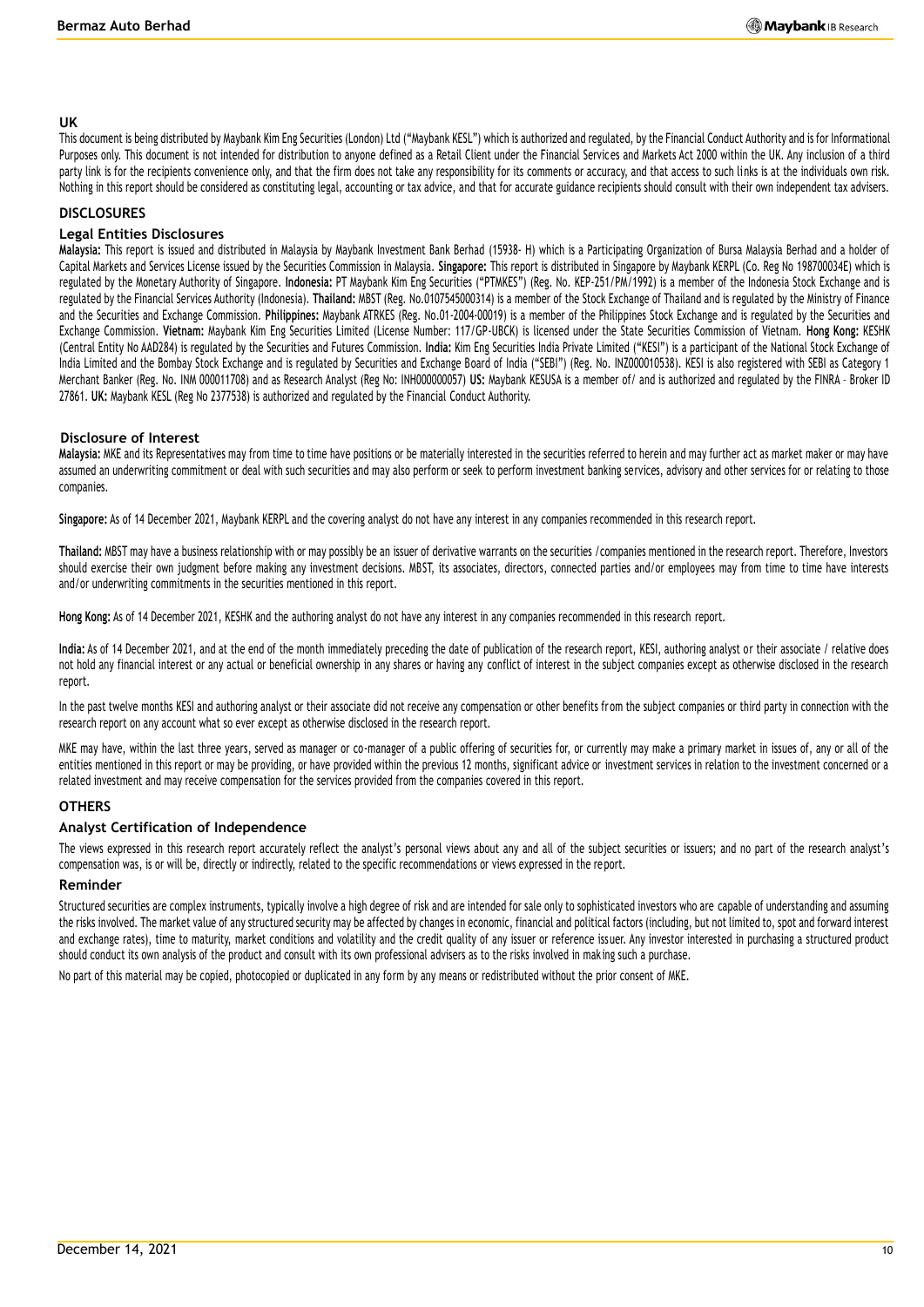#### **Historical recommendations and target price: Bermaz Auto Berhad (BAUTO MK)**



#### **Definition of Ratings**

|  |  |  | Maybank Kim Eng Research uses the following rating system |  |
|--|--|--|-----------------------------------------------------------|--|
|  |  |  |                                                           |  |

- **BUY** Return is expected to be above 10% in the next 12 months (including dividends)
- **HOLD** Return is expected to be between 0% to 10% in the next 12 months (including dividends)
- **SELL** Return is expected to be below 0% in the next 12 months (including dividends)

#### **Applicability of Ratings**

The respective analyst maintains a coverage universe of stocks, the list of which may be adjusted according to needs. Investment ratings are only applicable to the stocks which form part of the coverage universe. Reports on companies which are not part of the coverage do not carry investment ratings as we do not actively follow developments in these companies.